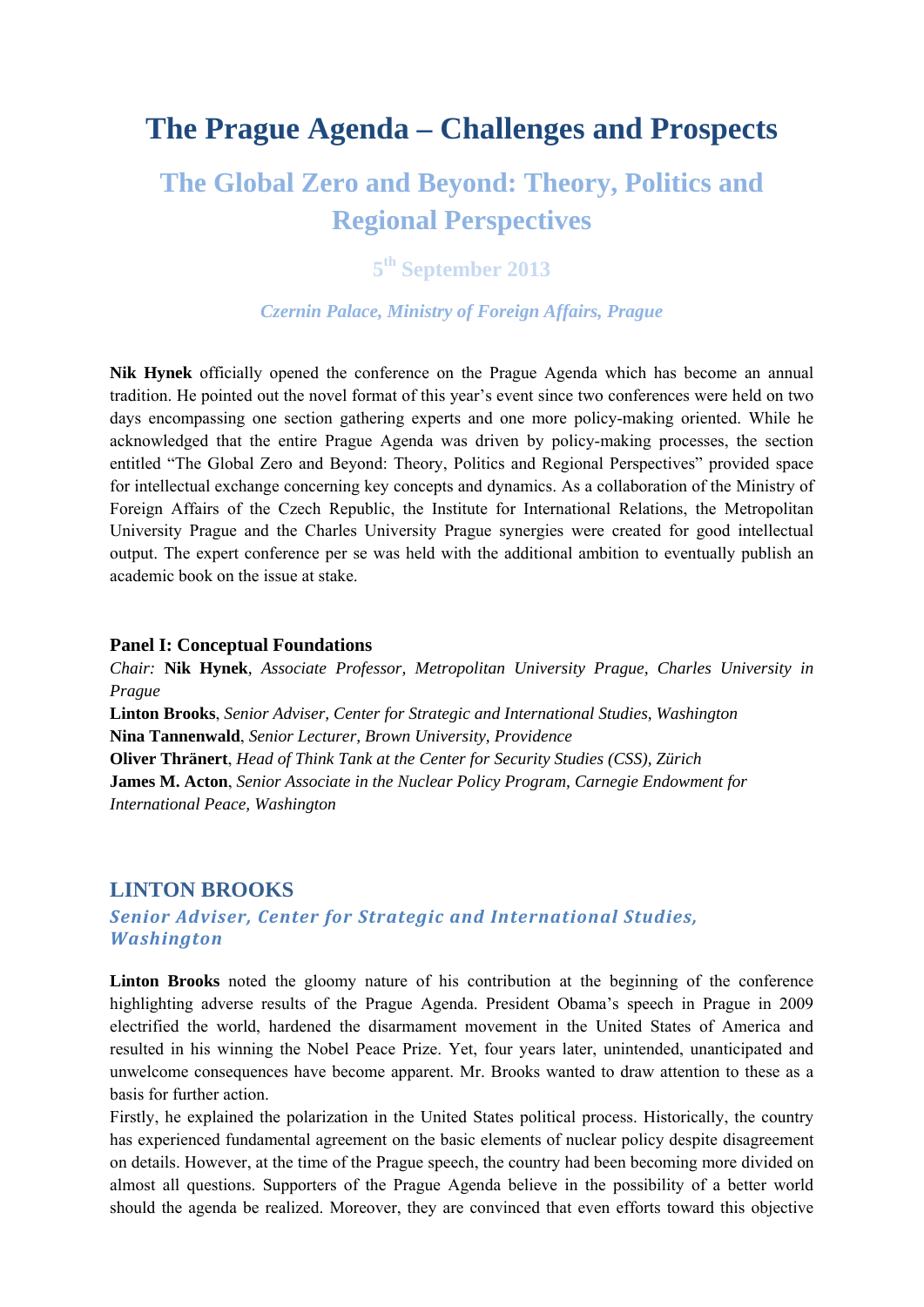alone would significantly improve the prospects for non-proliferation. In contrast, opponents warn that disarmament would make the world safe for conventional war. They question Russian engagement in disarmament negotiations and related activity on part of the international community more generally, fearing that President Obama might resort to dangerous strategies, such as unilaterally reducing force. This division complicates policy-making on nuclear issue in the United States, as was shown by the New START Treaty ratification process. While Mr. Brooks described the treaty itself as uncontroversial, he suggested that votes against it were a cautious measure not to imply consent with the Prague Agenda.

The second unintended consequence he criticized was the confusion in the United States and in the International Community as regards international goals. The prevalent focus on the West has led to a disregard for states' motivation to maintain or acquire nuclear weapons. The cases of Pakistan, Russia and Israel, however, illustrate why states might be unwilling to relinquish nuclear capabilities in view of the respective political and historical context. He cautioned that, given the current international order, the assumption that the absence of nuclear weapons increases security and creates peace might be a fallacy. Disarmament might have a destabilizing effect making the world safe for conventional war. Instead, it might be preferable to establish a sustained, effective international order within which states do not feel the need to retain nuclear force for security purposes. This would require universal efforts. In this respect, Mr. Brooks emphasized that President Obama did not envision an exclusive focus on the P5.

His final point of critique was the distortion of the research agenda outside the United States government. He noted that it was commonly agreed that nuclear arms are fundamentally different from other weapons. Yet, the overshadowing focus of many non-governmental analysts on solely abolition has had the unintended outcome of capturing intellectual space. Consequently, attention has been diverted from other pressing problems. For example, no answers exists to the questions what should be done in case of the failure of non-proliferation or how to create a right balance between peaceful use of nuclear power and the imperative of non-proliferation. While these issues would benefit from sustained thought, the most capable people for this task have been consumed by the idea of abolition, according to Mr. Brooks.

He concluded that it was too early to judge whether the Prague speech had been the first step in the elimination process of nuclear weapons or whether it had merely been an eloquent speech. Nevertheless, he stated his conviction that it was not too soon to recognize the unintended consequences of the 2009 Prague speech. He warned that if they were not considered, the result would be disappointing for both supporters and opponents of the Prague Agenda.

### **JAMES M. ACTON**

### *Senior Associate in the Nuclear Policy Program, Carnegie Endowment for International Peace, Washington*

**James M. Acton** pursued a more theoretical approach to transparency, deterrence and stability in a world without nuclear weapons. Within this framework, he focused on the sub-questions of how to prevent rearmament, and in particular how security threats interplay with incentives for reconstitution. He first argued that a world without nuclear weapons did not mean the absence of nuclear deterrence. This is due to the lasting possibility to rebuild nuclear arms hence creating a so-called "virtual" deterrence as a fact, not a choice. States, however, retain a choice on the period of time required for potential rearmament. Mr. Acton considered a spectrum of disarmed worlds which vary between a high salience and low salience worlds depending on the time needed to reconstitute nuclear weapons.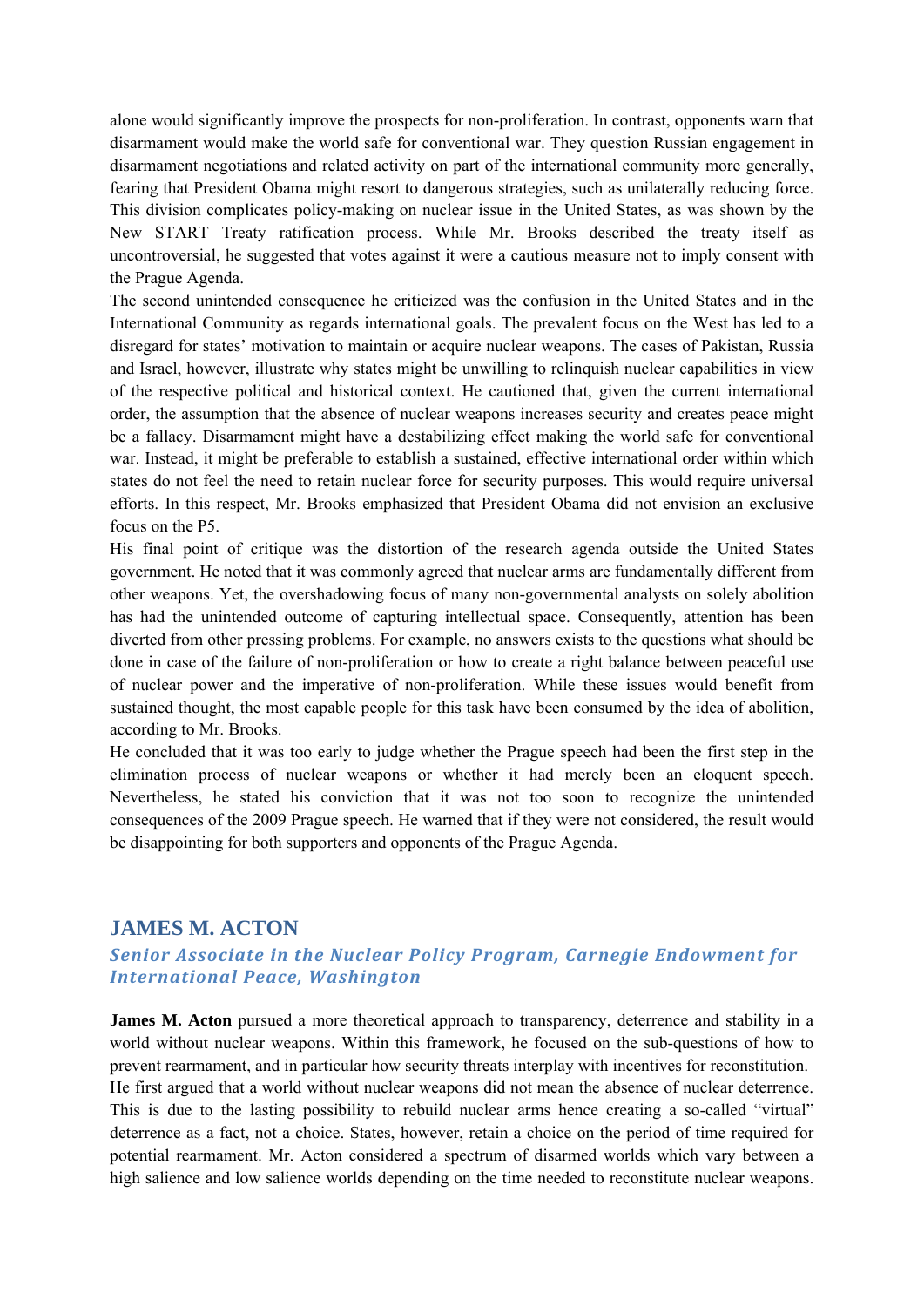He mentioned as an unsolved yet interesting matter the relationship between the time period of rearmament and its probability.

As a second issue, Mr. Acton regarded the hypothetical situation in which states retained production facilities for nuclear weapons thus establishing a high salience world. He identified four conditions for a stable arrangement preventing rearmament races: low rearmament rates, basically equal rearmament rates, early detection of rearmament and survivability of rearmament capabilities. Thomas Schelling and Charles Glaser had made these arguments before. In his contribution, Mr. Acton pursued the analysis further deliberating states' preference for a high salience world. He argued that, firstly, states might maintain rearmament capabilities to hedge against cheating. Nonetheless, the ability to reconstitute weapons quickly would produce instability since it defies the need for low rearmament rates. As an alternative, the survivability of rearmament capabilities ensured by ballistic missile defenses or relocation inland might be advantageous. Secondly, nuclear weapons production capabilities might have the function to deter non-nuclear aggression.

Mr. Acton further discussed the relationship between transparency and stability. He deemed transparency to be clearly critical for the entire model of "virtual" deterrence. Three challenges persist in this regardcomprising1) technical possibilities for transparency in nuclear weapon production complexes, 2) the dual nature of transparency as a stabilizing or destabilizing factor depending on the context, and 3)the intricate relationship between transparency and survivability. In conclusion, he admitted that he did not know an answer to these questions and whether a high or low salience world would be preferable. However, he maintained that nuclear weapon states would likely insist on the former making stability more precarious.

## **NINA TANNENWALD**

#### *Senior Lecturer, Brown University, Providence*

**Nina Tannenwald** contributed an analysis of normative strategies to the disarmament discussion. Referring to the title of the conference "Global Zero and Beyond", she pointed out that normative strategies more accurately concern the process toward "global zero" and thus the time period "before". Drawing on her one-year experience in the Department of State, she argued that the development of normative strategies were in the interest of the United States of America.

At the outset, Ms. Tannenwald defined normative strategies in disarmament as focusing on ideational factors, primarily changes in norms and doctrines rather than on eliminating physical weapons. She noted that while President Obama had covered nuclear reductions in his recent speech in Berlin, he had not referred to normative strategies. According to her, this is an unfortunate negligence given the grim prospects for reductions, also observed by Mr. Linton. Conversely, she suggested that normative strategies might lead to potential progress in disarmament and, therefore, ought to be pursued by states as well as civil society. She argued that, empirically, the normative approach had been more effective. It has been easier to ban the use of weapons rather than the physical objects themselves. In light of obstacles constraining the Obama administration and low interest in disarmament within other relevant states, the campaign raising humanitarian consequences of nuclear weapons might fill in gaps in the meantime.

A virtual abolition scheme focusing on changes in norms and ideas could be a potential tool to render nuclear weapons increasingly marginal and eventually irrelevant. Various mechanisms could be employed for de-legitimizing and devaluing nuclear weapons. This approach has been followed in many studies and commissions with the 2010 Action Plan under the Treaty on the Non-Proliferation of Nuclear Weapons (NPT) being a case in point. Ms. Tannenwald also referred to Great Britain as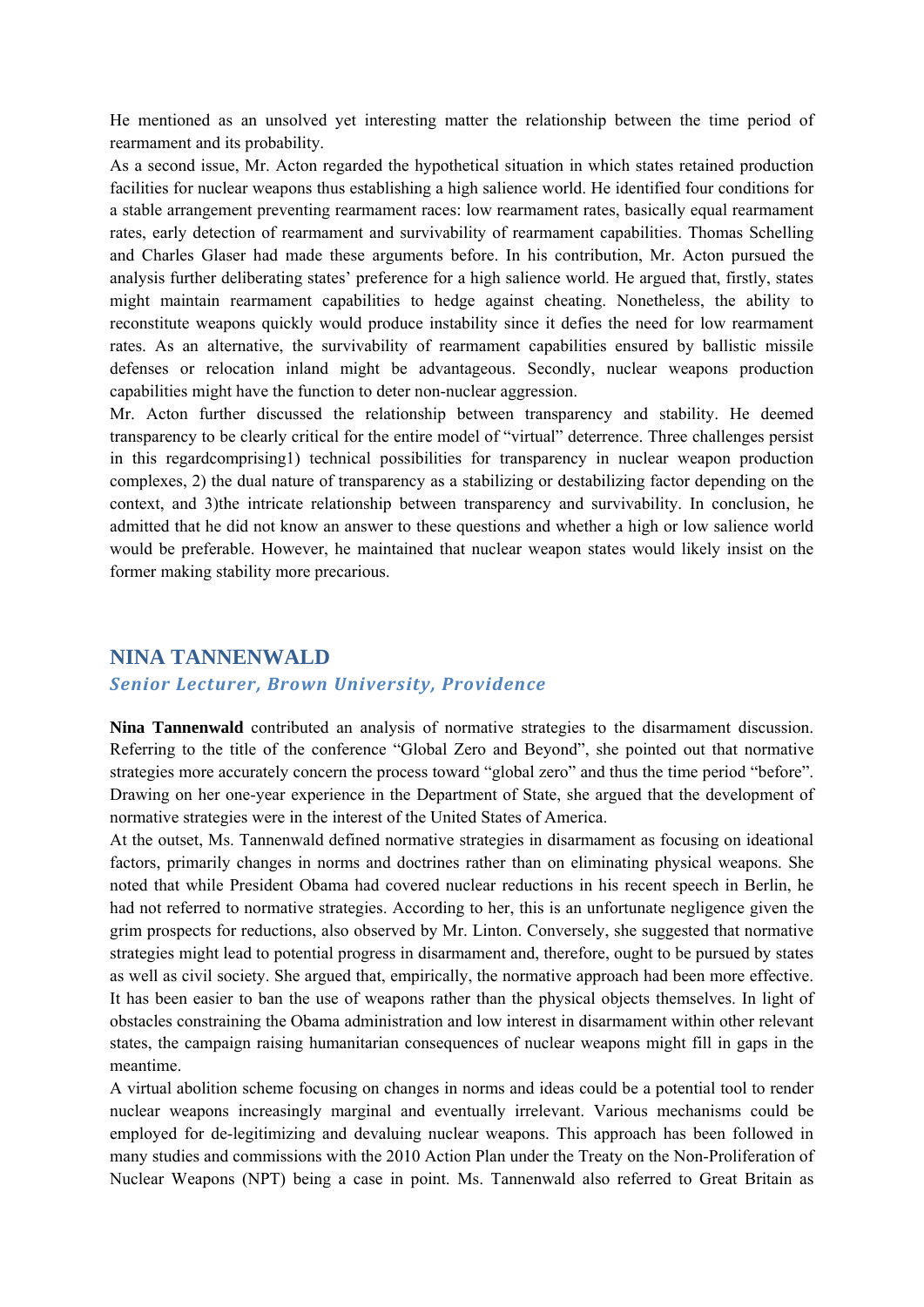exemplary in devaluing nuclear arms trying to establish the most minimum nuclear system it can have without foregoing its status as a nuclear weapon state.

She further defined de-legitimization as the process of diminishing or destroying the acceptability, prestige and authority of a particular idea or object; in the case of nuclear weapons this entails their stigmatization as unacceptable arms. According to her, the most likely outcome of the disarmament process would be reducing the role of nuclear weapons while still considering them as highly valuable for an extremely small set of extreme contingencies.

Ms. Tannenwald outlined two sets of normative strategies in particular. Firstly and in her view perhaps most importantly, nuclear weapons can be de-legitimized by developing an increasingly robust prohibition of their use. She argued that the inhibition today could already be described as a relatively widespread taboo. Beyond the general normative prohibition, a no-first-use policy could be declared. She praised Scott Sagan's 2009 article on this issue, highlighting the underlying idea that more credible extended deterrence could be created by employing conventional deterrence to conventional threats. This policy would be beneficial for the larger non-proliferation context. De-legitimization would be hard to uphold when implying the usefulness of nuclear weapons for extended deterrence. The second strategy involves the campaign addressing humanitarian consequences. Its attempt to delegitimize nuclear weapons might generate the necessary support for an eventual international convention banning nuclear weapons. Although Ms. Tannenwald expressed her doubts on the accomplishment of such an instrument, the progress towards it might be beneficial itself. It creates tension between the values assigned to nuclear weapons and the self-identity as supporters of international humanitarian norms claimed by nuclear weapon states such as the United Kingdom and France.

Ms. Tannenwald recognized the key question of balancing de-legitimization efforts on the one hand and the reliance on nuclear weapons as deterrent, on the other. However, she did not deem it a contradiction. Indeed, she referred to the NPT regime that assumed the P5 status possessing nuclear arms as transitional while simultaneously reducing the legitimacy of these weapons.

Furthermore, she contended that the United States should be interested in the de-legitimization process as it would render nuclear weapons less appealing for other states. It would strengthen the nonproliferation regime which cannot be enforced through coercion but needs actors to internalize the belief in the illegitimacy of nuclear weapons. The engagement of all affected states would be required to address a larger audience. Besides the United States, all states possessing nuclear arms or acting under a nuclear umbrella, as well as states with a latent interest in acquiring nuclear weapons should also be engaged. Ms. Tannenwald even envisioned a potential role for the Czech Republic concerning normative strategy. It could function as a guardian for the continuing progress on disarmament cultivating discourse as achieved in the Prague Agenda conference.

# **OLIVER THRÄNERT**

#### *Head of Think Tank at the Center for Security Studies (CSS), Zürich*

**Oliver Thränert** began his contribution by presenting the historical framework of abolition efforts on nuclear weapons since 1945.While the main purpose of military establishments prior to the invention of nuclear arms had been victory in war, he pointed out that the situation had changed since then. Beginning in the 1950s, United States academics have developed the concept of arms control. Indeed, the United States and the Soviet Union shared a common interest in avoiding nuclear war. As a consequence, security perceptions of the opponent played a role in national security planning, for example in calculating the likelihood of first strikes.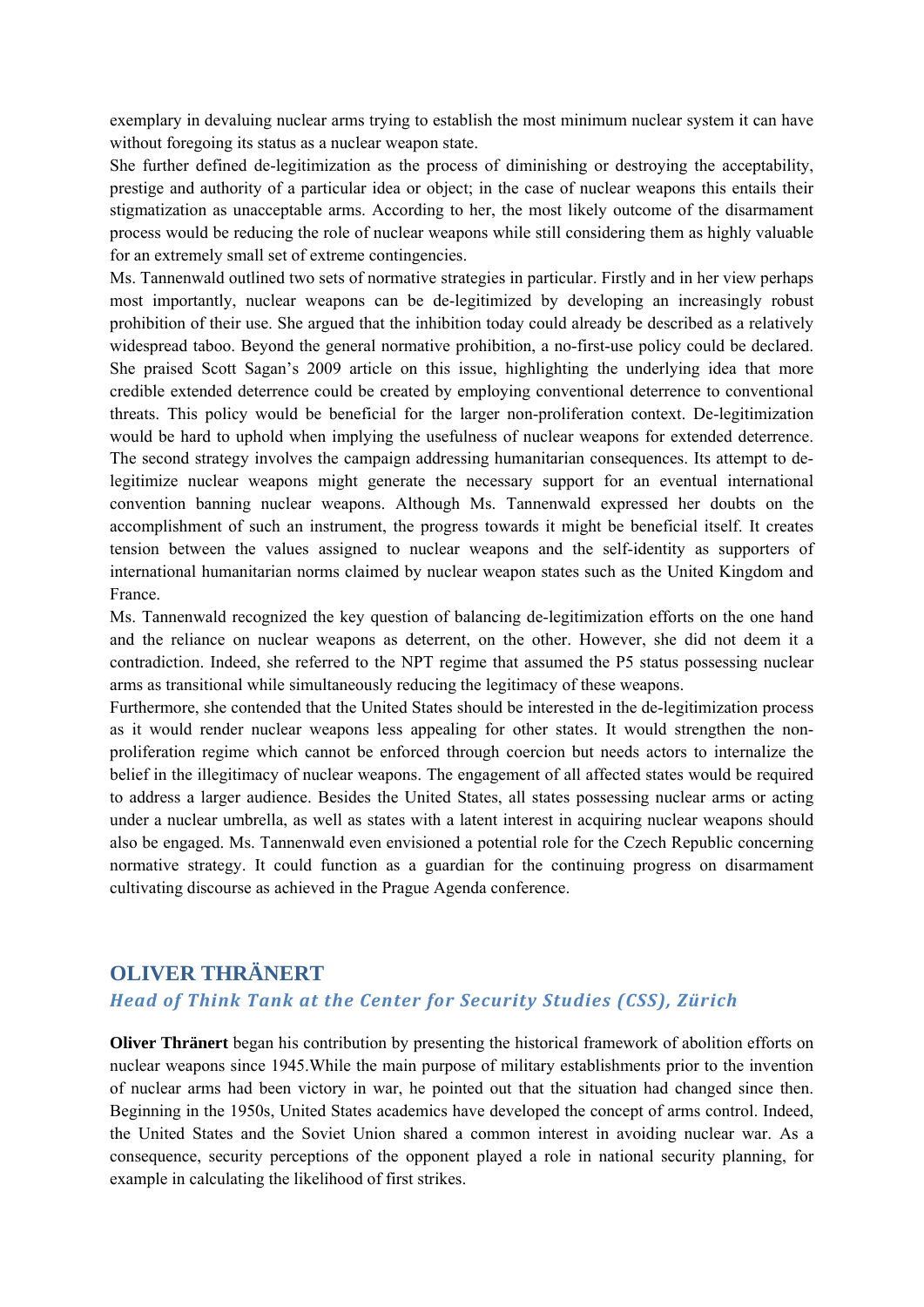Mr. Thränert identified strategic stability as the overall objective of arms control. Two schools of thought have advocated survivable second strike capabilities and nuclear abolition respectively as means for achieving strategic stability. However, according to him, the criteria for this task had become ever more complicated. The verification of dismantlement faces the challenge of hard to detect modern technology and fissile material. At the same time, access to nuclear technology has become easier.

Furthermore, he observed that an increasing number of states were developing an interest in the use of nuclear technology increasing the risk of proliferation. Not only are peaceful and non-peaceful programs hard to distinguish, but states with "virtual" arsenals, such as Japan, would have the capability to build nuclear arms on the basis of peaceful programs in a relatively short period of time. He further highlighted, that not all these states would be democracies showing the openness of Japan that is necessary for transparency and verification. Instead, these concepts would remain fragmented. Although verification technologies have improved, state action under the NPT and the implementation of the Additional Protocol of the International Atomic Energy Agency still indicate that intrusive programs are often rejected on the grounds of national sovereignty. Yet, in a world free of nuclear weapons even stricter verification systems would be required.

Additionally, finding an answer to the question what to do in the case of detection of non compliance would become more urgent. Mr. Thränert pointed to the case of North Korea as an example for the international community's failure to prevent nuclear proliferation. Consequently, he suggested that quick nuclear arms races could occur leading to a first strike premium. The overall aim of strategic stability would be undermined in light of possible rearmament. He claimed that nuclear war could become more not less likely.

For this reason, he considered various responses for establishing strategic stability in a world without nuclear weapons. In particular, he focused on missile defenses as a possible, although not comprehensive measure, since they could inter alia be used to hedge against the breakout of hostile states. The advantage of the relevant systems would be their defensive nature. He claimed that missile defenses would result in increased crisis stability. Moreover, he regarded them as an important precondition for the engagement of current nuclear weapon states in further reduction efforts ultimately leading to a world without nuclear arms.

Nevertheless, Mr. Thränert acknowledged that at this point of time reductions were inhibited rather than facilitated by United States' missile defenses, especially on part of Russia and China. He, therefore, proposed to establish missile defenses shared by more states possessing nuclear weapons. While this idea is illusive at the moment, he pronounced his hopes for improving step-by-step US-NATO-Russia confidence building as regards missile defenses. He also suggested that the establishment of additional missile defenses could be coordinated with nuclear disarmament steps.

In conclusion, he described it as a challenge of giant proportions that is, however, worthwhile to think through further. He admitted that missile defenses could not solve the multiple problems of organizing strategic stability in a world without nuclear weapons and they could not prevent conventional wars. Yet, according to him, they would establish some stability in a world free of nuclear weapons.

#### *Open debate*

Following a brief summary of the central arguments brought forward by the speakers, Mr. Hynek opened the floor for discussions.

To begin with, **Camille Grand** related Mr. Acton's analysis to a debate on nuclear disarmament in the 1990s. During these discussions, only Japan showed interest in the concept of "virtual nuclear arsenals". He enquired whether Mr. Acton's concept of "virtual" deterrence would not create further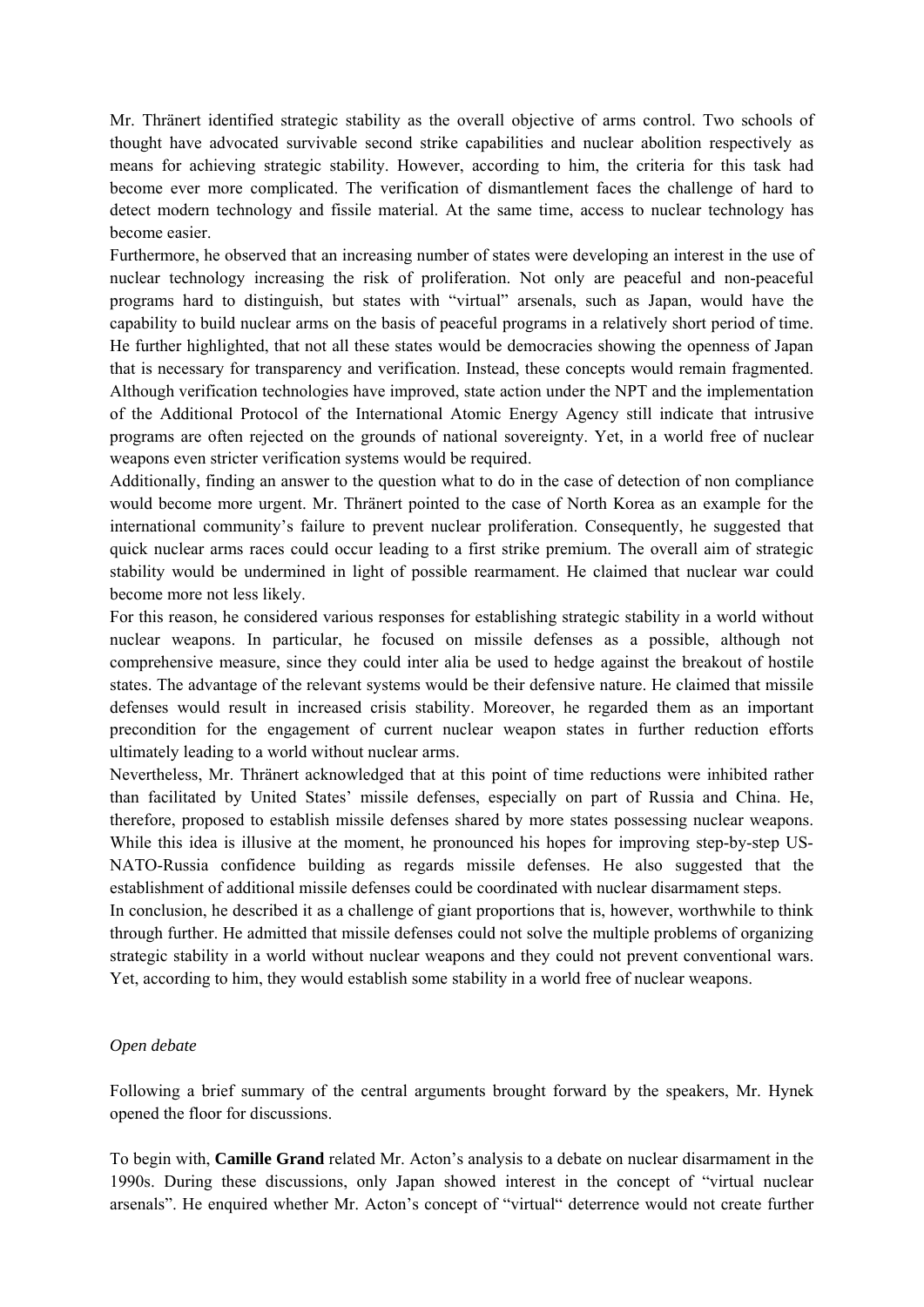instability by blurring lines and opening the way for further proliferation. **Mr. Acton** responded by clarifying that he was neither advocating nor arguing against "virtual" nuclear weapons. He merely intended to define the conditions for "virtual" deterrence. Indeed, he highlighted that he did not believe a "global zero" can be achieved, inter alia due to the unpromising prospects for United States' ratification of the Comprehensive Test Ban Treaty.

The second question from the audience asked whether de-legitimization of nuclear weapons could be achieved on a global scale since nuclear arms were considered an attractive deterrence measure by certain states. **Ms. Tannenwald** explained that as long as nuclear deterrence was an accepted response to conventional threats, nuclear weapons would likely continue to be seen as a necessary protection from the United States. Yet she suggested that drawing on religious values, as done in the human rights discourse, could strengthen norms against nuclear weapons. She referred to the Iranian fatwā as one example that would signal the contribution of values to the discourse.

**Nikolai Sokov** voiced his concern over crisis stability, preventive rearmament and peacetime deployment of nuclear weapons in relation to Mr. Acton's statement on the timeline of crises and rearmament. Moreover, he commented that, albeit obvious, one would need to take the size of affected countries into account in the analysis of reconstitution probabilities and timescale. He similarly pointed out that the utility of nuclear weapons differed among the various states. He asked which international structure would be necessary to enable the objective. **Mr. Acton** suggested that although a crisis might not happen overnight, states would, nonetheless, worry and accordingly retain fast rearmament capabilities. He referred to Israel as an example. If the state was afraid of a large scale conventional attack, it would be unlikely to relinquish its nuclear weapons. In the longer term, however, he envisioned lower reconstitution rates. **Mr. Sokov** responded that it was problematic to observe the situation in part since almost any state would want to reconstitute. For this reason, he proposed to address traditional stability in crises instead.

**Alyn Ware** wanted to know how Ms. Tannenwald saw the process of especially involving nuclear weapon states in delegitimizing nuclear arms and whether there would be scope for the respective steps in the second Obama administration. He further questioned whether the de-legitimization discourse was sufficient in connection with the Iranian situation. More generally he was wondering which terms, conditions and approaches were required to move away from nuclear weapons in the political environment of the 21<sup>st</sup> century. **Ms. Tannenwald** acknowledged the difficulties in the P5 conduct as regards obligations under the NPT Action Plan, since it implied that the process was limited to this "privileged club". Yet, she emphasized that, in her view, non-nuclear weapons states had an important role to play as well.

**Bernd W. Kubbig** recommended that Ms. Tannenwald's and Mr. Brooks strategies should be designed in a supplementary and complementary manner upon which the international community should act. He considered normative strategy to be an implicit assumption in Mr. Brook's argumentation. **Ms. Tannenwald** agreed that de-legitimization could be arranged in the political context needed for physical reductions. Since disagreement is likely to continue, implementing reductions would probably take a long time. However, she noted that changes not requiring formal approval, by for example the United States Congress, would be more likely to succeed.

**Mr. Kubbig** suggested that "virtual" deterrence might look different in the future. He questioned whether the same model can be used for real and emerging nuclear powers, especially whether it can be applied to the Middle East and Iran more specifically. **Mr. Acton** responded by contradicting two myths pertaining to the concept of "virtual" nuclear deterrence. Firstly, states may choose how long